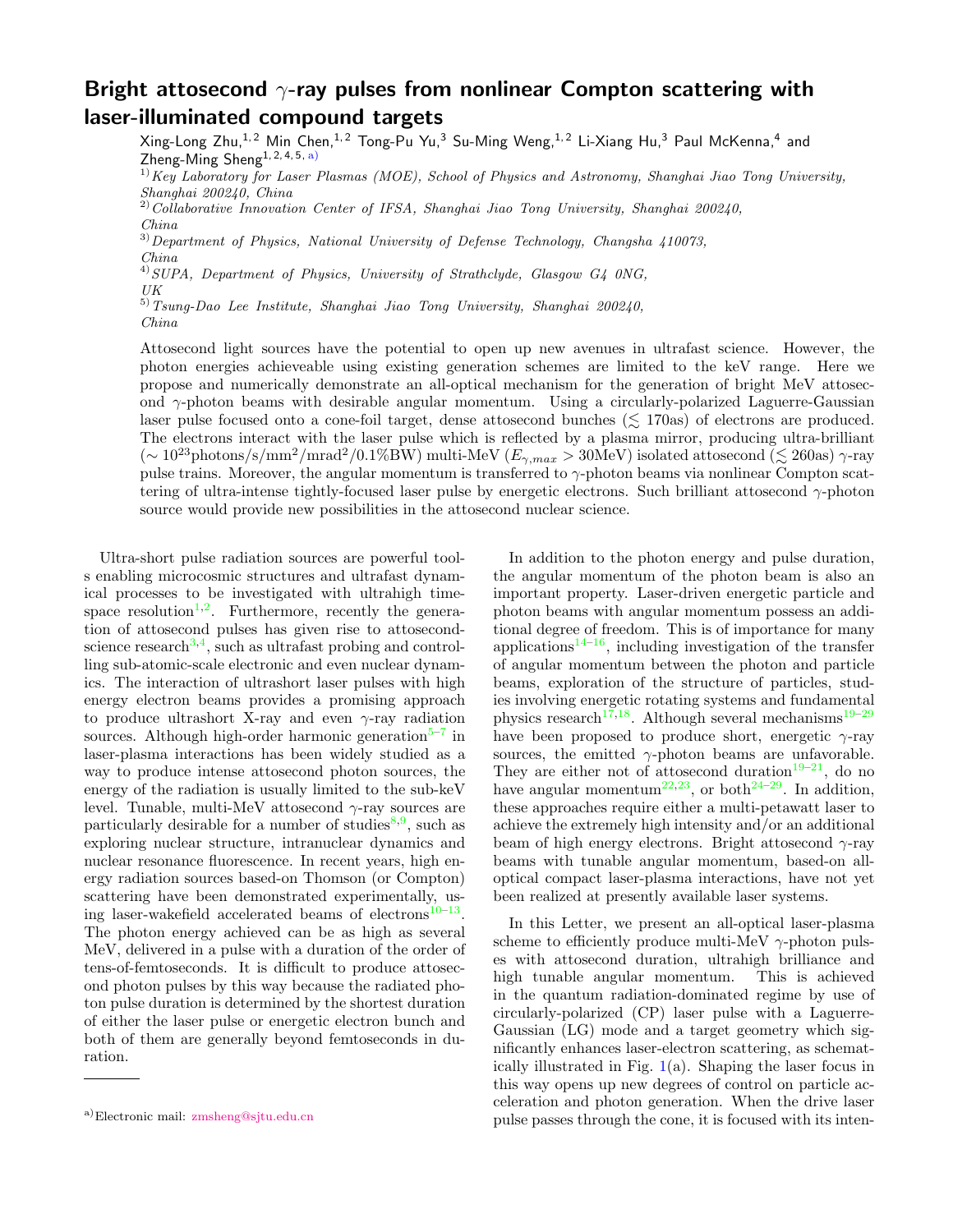sity greatly enhanced, as shown in Figs.  $1(b)$  $1(b)$  and  $1(c)$ . In this sheme, a large number of electrons are periodically dragged out from the cone walls to form a train of dense attosecond electron bunches. In each of the bunch trains, electrons form a donut-shaped sheet with an ultra-short duration of hundreds of attoseconds [see Fig.  $1(d)$  $1(d)$ . This is produced by the CP LG laser fields having unique components of electric fields in the radial and azimuthal directions, which are spatially periodic donut-shaped. This unique arrangemnet induces electron dynamics that is quite different from the case of a normal CP Gaussian laser-target interaction. In our scheme, the electrons can be efficiently accelerated in the longitudinal direction and gradually form isolated annular bunch trains with a separation of about one laser wavelength. The electron bunches then collide head-on with the ultraintense laser pulse reflected from the foil and nonlinear Compton Scattering  $(NCS)^{30,31}$  $(NCS)^{30,31}$  $(NCS)^{30,31}$  $(NCS)^{30,31}$  is triggered, resulting in dense isolated attosecond  $\gamma$ -photon pulse trains in the forward direction, as shown in Fig.  $1(e)$  $1(e)$ . Furthermore, the angular momentum is transferred to the  $\gamma$ -photon beams via the NCS of such focused intense laser pulse by ultra-relativistic electron bunches.

In order to investigate the underlying physical processes, we have first performed full three-dimensional particle-in-cell (3D-PIC) simulations with the QED-PIC  $\overline{\text{code }$  EPOCH $^{32}$  $^{32}$  $^{32}$ , where the quantum-corrected photon emission has been incorporated  $33$ . In the simulations, the incident laser pulse has a spatial distribution of s, the incident laser pulse has a spatial distribution of  $a(\text{LG}_p^l) = a_0 C_p^l (-1)^p \exp(-r^2/\sigma_0^2)(\sqrt{2}r/\sigma_0)^l L_p^l (2r^2/\sigma_0^2)$  $\exp(il\phi)(\cos\psi\vec{e}_y + \sin\psi\vec{e}_z)$  and a trapezoidal temporal profile of  $9T_0$   $(1T_0-7T_0-1T_0)$ , where  $\sigma_0 = 3.5\lambda_0$  is the laser focus spot size,  $\lambda_0 = cT_0 = 0.8 \mu m$  is the laser wavelength,  $\phi \in [0, 2\pi]$  is the azimuthal angle,  $\psi$  is the laser phase term,  $C_p^l$  is the normalized parameters,  $l = 1$  and  $p = 0$  implying the LG<sub>0</sub><sup>1</sup> laser beam with a low-order  $(1, 0)$ 0) mode. Such a laser pulse can be obtained using optical devices<sup>[34,](#page-4-24)[35](#page-4-25)</sup> or plasma-based optical media<sup>[36](#page-4-26)[,37](#page-4-27)</sup>. The normalized laser amplitude is  $a_0 = eE_0/m_ec\omega_0 = 15$  with a readily achievable pulse energy of 5J, where  $e, m_e, c$  are the unit charge, the electron mass and the speed of light in vacuum, respectively.  $\omega_0$  and  $E_0$  are the laser frequency and the electric field amplitude, respectively. The size of the simulation box is  $24\lambda_0(x)\times 14\lambda_0(y)\times 14\lambda_0(z)$ , sampled by  $1440 \times 280 \times 280$  cells with 16 macro-particles per cell for the cone target and 48 macro-particles per cell for the foil. Absorption boundary conditions are employed for both particles and fields, and a moving window is used to save computing resources. The cone target has a density of  $n_0 = 25n_c$  (where  $n_c = m_e \omega_0^2 / 4\pi e^2$  is the critical density) with a longitudinal axial length of  $20\lambda_0$  located between 3 and  $23\lambda_0$ . The left and right aperture radius of the cone are  $R_0 = 5\lambda_0$  and  $r_0 = 1.8\lambda_0$ , respectively. In addition, a thin solid aluminum foil with a density of  $390n_c$  is adopted as a plasma mirror with a thickness of  $1\lambda_0$ .

Here the cone target acts as a plasma optical lens to focus the laser pulse  $38-40$  $38-40$ . The focused laser electric field



<span id="page-1-0"></span>FIG. 1. (a) Schematic of attosecond  $\gamma$ -photon pulse trains generation from the laser-driven cone-foil compound target. A CP LG laser pulse (green isosurface) incident from the left side of the simulation box irradiates a cone target (black frame), which further focuses the laser pulse. Electrons (red rings) are extracted from the cone walls and accelerated by the laser fields, travelling along the  $x$  direction. Later, the focusing laser pulse is reflected by a plasma mirror pulsed on the surface of a dense foil (blue plate) adjacent to the cone and collides head-on with the dense energetic attosecond electron bunches, resulting in the generation of ultra-bright multi-MeV attosecond ( $\leq$ 260as)  $\gamma$ -photon pulse trains. The spatial distributions of the laser intensity in the  $y-z$  plane for the incident pulse (b) and in-cone pulse (c) are shown, where the black-dashed circles indicate the left and right (apex) aperture profiles of the cone, respectively. Density distributions of electrons (d) at  $t = 14T_0$  and  $\gamma$ -photons (e) at  $t = 30T_0$ .

shows spatially periodic, alternating positive and negative structures, which is shown in supplementary material. This plays a key role in the formation of isolated electron atto-bunches (See details in supplementary material). The maximum energy gained by the electrons can be calculated as

$$
\varepsilon_m \sim e\bar{E}_m l_d,\tag{1}
$$

where  $\bar{E}_m \sim \bar{E}_x$  is the average accelerating gradient and  $l_d$  is the accelerating distance. One can derive t and  $l_d$  is the accelerating distance. One can derive<br>the longitudinal electric field of  $E_x = 2\sqrt{2}E_0 \exp(1/2 (r^2/\sigma_0^2)(1 - r^2/\sigma_0^2)/k\sigma_0$  from the Possion equation ( $\nabla \cdot$  $\mathbf{E} = \begin{bmatrix} 0 \\ 0 \end{bmatrix}$ , and obtain its average amplitude of  $\overrightarrow{E}_x \sim$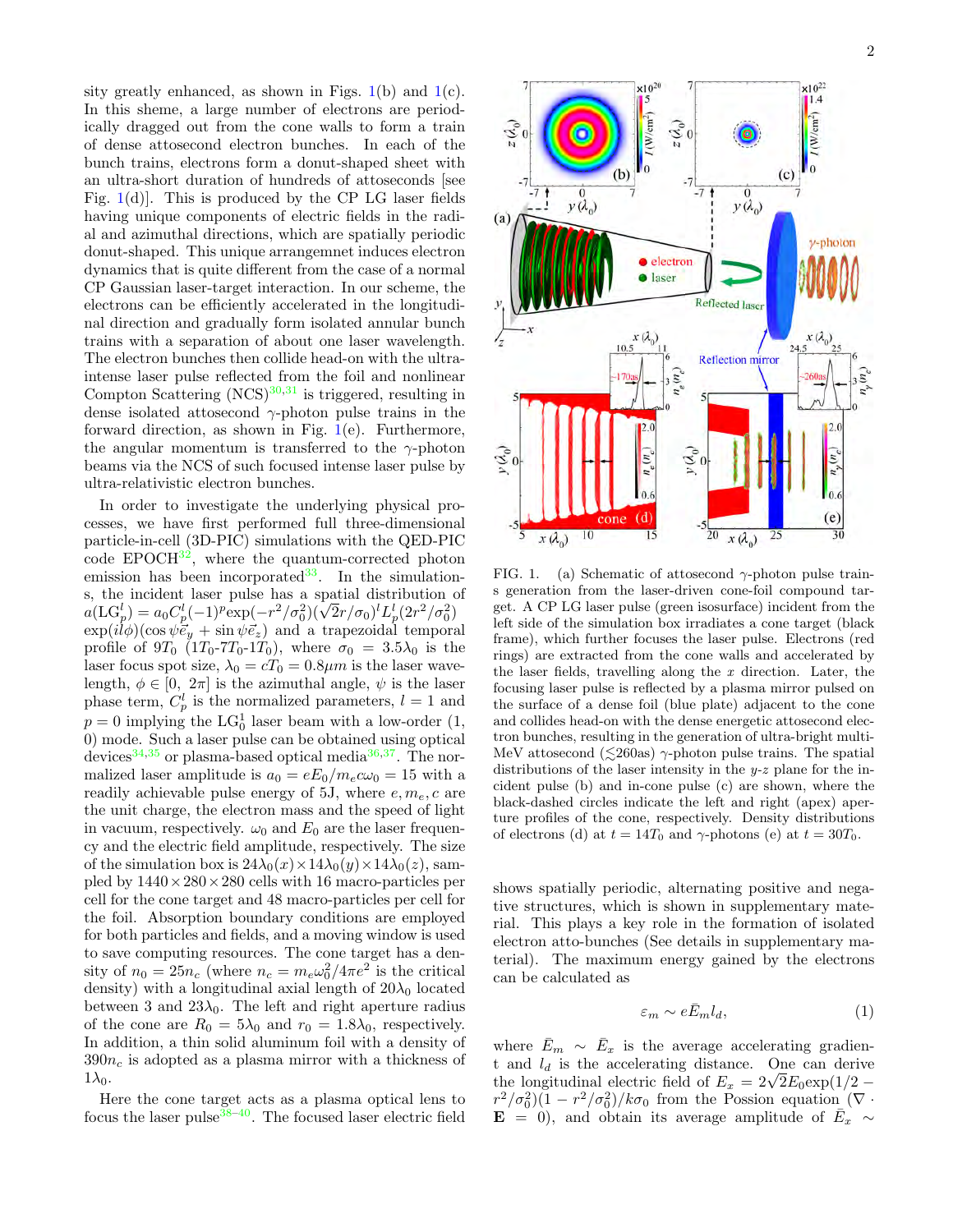

<span id="page-2-0"></span>FIG. 2. (a) The spatial distribution of the electron energy along the x-direction at  $t = 14T_0$ , where the red line shows the energy gain  $(\varepsilon_e)$  of electrons predicted using Eq. (1). (b) Temporal evolution of the electron energy spectrum.

 $0.4|E_x|_m \approx 0.8$ √  $2\exp(1/2)E_0/k\sigma_0$ . In our configuration,  $E_x$  is greatly increased due to the strong focusing of the laser pulse in plasmas, so that the peak energy of accelerated electrons can be rewritten as  $\varepsilon_m \sim$  $0.8\sqrt{2}\exp(1/2)\bar{a}_{foc}m_ec^2l_d/\sigma_0$ , where  $\bar{a}_{foc}$  is the average normalized amplitude of the focused laser. This indicates that the electron energy gain increases with  $l_d$ , which is validated by our PIC simulations as shown in Fig.  $2(a)$  $2(a)$ . By taking  $\bar{a}_{foc} \sim (a_m + a_0)/2 \approx 48$  and  $l_d \approx 20\lambda_0$  for example, the maximum electron energy is about 260MeV, which agrees well with our simulation results, as shown in Fig. [2\(](#page-2-0)b). Finally, dense isolated electron atto-bunches with energy of hundreds of MeV are generated with a spacing of  $\sim 1\lambda_0$  between the bunch trains. This effective energetic electron atto-bunch source is very beneficial for ultrashort  $\gamma$ -ray pulse generation.

In the stage of laser-driven electron acceleration, although the electrons can be accelerated to several hundreds of MeV and the LG laser intensity can be enhanced to  $10^{22}$ W/cm<sup>2</sup>, high-energy photon emission is still very limited in this process. This is because the contribution from the transverse electric field  $\mathbf{E}_{\perp}$  to the quantum radiation-dominated parameter  $\eta$  can be almost fully canceled out by the  $\mathbf{v} \times \mathbf{B}$  term in the co-propagating stage, resulting in  $\eta \to 0$ , where<sup>[41,](#page-4-30)[42](#page-4-31)</sup>

$$
\eta = (\gamma_e/E_s)|\mathbf{E}_{\perp} + \mathbf{v} \times \mathbf{B}|.
$$
 (2)

Here,  $\gamma_e$  is the Lorentz factor of the electrons,  $\mathbf{E}_{\perp}$  is the electric field perpendicular to the electron velocity **v**,  $E_s = m_e^2 c^3 / e \hbar$  is the critical field of QED<sup>[43](#page-4-32)</sup> and  $\hbar$  is the reduced Planck constant. For efficient high-energy radiation emission,  $\eta \gtrsim 0.1$  is essential<sup>[27,](#page-4-33)[44,](#page-4-34)[45](#page-4-35)</sup>.

When the tightly-focused laser pulse reflects from the dense foil, it subsequently collides with the highenergy electrons to excite the NCS process. At this head-on collision stage, the quantum parameter is  $\eta \approx$  $2\gamma_e|\mathbf{E}_\perp|/E_s$ , which becomes much larger than 0.1 in our configuration, so that high-energy  $\gamma$ -photons emission is significantly enhanced. The power of the radiation emitted by the electron can be written as  $P_{rad} \approx$  $2eE_s c\alpha_f \eta^2 g(\eta)/3$ , where  $\alpha_f$  is the fine-structure constan-<br>t,  $g(\eta) = (3\sqrt{3}/2\pi\eta^2) \int_0^\infty F(\eta, \chi) d\chi$  is considered as the



<span id="page-2-1"></span>FIG. 3. (a) Temporal evolution of the photon yield  $(N_{\gamma})$ , energy conversion efficiency  $(\rho_{\gamma})$ , and angular momentum  $(L_{\gamma})$ of  $\gamma$ -photon beams, where the gray area shows the photon emission in the collision stage. (b) The angular-energy distribution of  $\gamma$ -photons and the  $\gamma$ -photon energy spectra at different times. Note that here we only consider the photons with energy >0.1MeV.

radiation correction induced by QED effects $41,42$  $41,42$ . The radiation power estimated is  $\sim$  2TW, which agrees reasonably with our PIC simulation result of  $3TW$ . Figure  $3(a)$  $3(a)$ presents the laser energy conversion. The energy conversion efficiency from the laser to  $\gamma$ -photons is as high as 2.6‰, which is tens-fold higher than that obtained by other plasma-based mechanisms<sup>[11](#page-4-36)[,12](#page-4-37)[,46](#page-4-38)</sup>. This suggests that our scheme offers an efficient approach to obtain attosecond  $\gamma$ -photon pulses with intensity of  $10^{20}$ W/cm<sup>2</sup> in the multi-TW level. This in turn may enable promising avenues for studying attosecond-pump/probe experiments in a high intensity and multi-MeV range.

The definition of the beam angular momentum with respect to the  $x$ -axis can be expressed as

$$
L|_{x} = \sum_{i} |\mathbf{r}_{i} \times \mathbf{p}_{i}|_{x} \propto N \bar{r} \bar{p}, \qquad (3)
$$

where the subscript i denotes serial number of individual particles, and  $N, \bar{r}, \bar{p}$  are the total number, average offaxis radius, and average transverse momentum, respectively. The  $\gamma$ -photon emission from the NCS of energetic electrons, where they are emitted in the direction of electron motion, whose momentum originates from the parent electrons and can be scaled as  $p_{\gamma} \propto \eta^2 g(\eta)$ . One can thus estimate the beam angular momentum of  $\gamma$ -photons as  $L_{\gamma} = \sum_{i} |\mathbf{r}_{\gamma i} \times \mathbf{p}_{\gamma i}|_{x} \propto N_{\gamma} \bar{r}_{\gamma} \eta^{2} g(\eta)$ , where  $N_{\gamma}$  and  $\bar{r}_{\gamma}$  are the yield and average off-axis radius of  $\gamma$ -photons. As expected, the  $\gamma$ -photon emission can be ignored with  $\eta \rightarrow 0$  at the first stage. However, the efficiency of  $\gamma$ photons emission becomes very high with the significant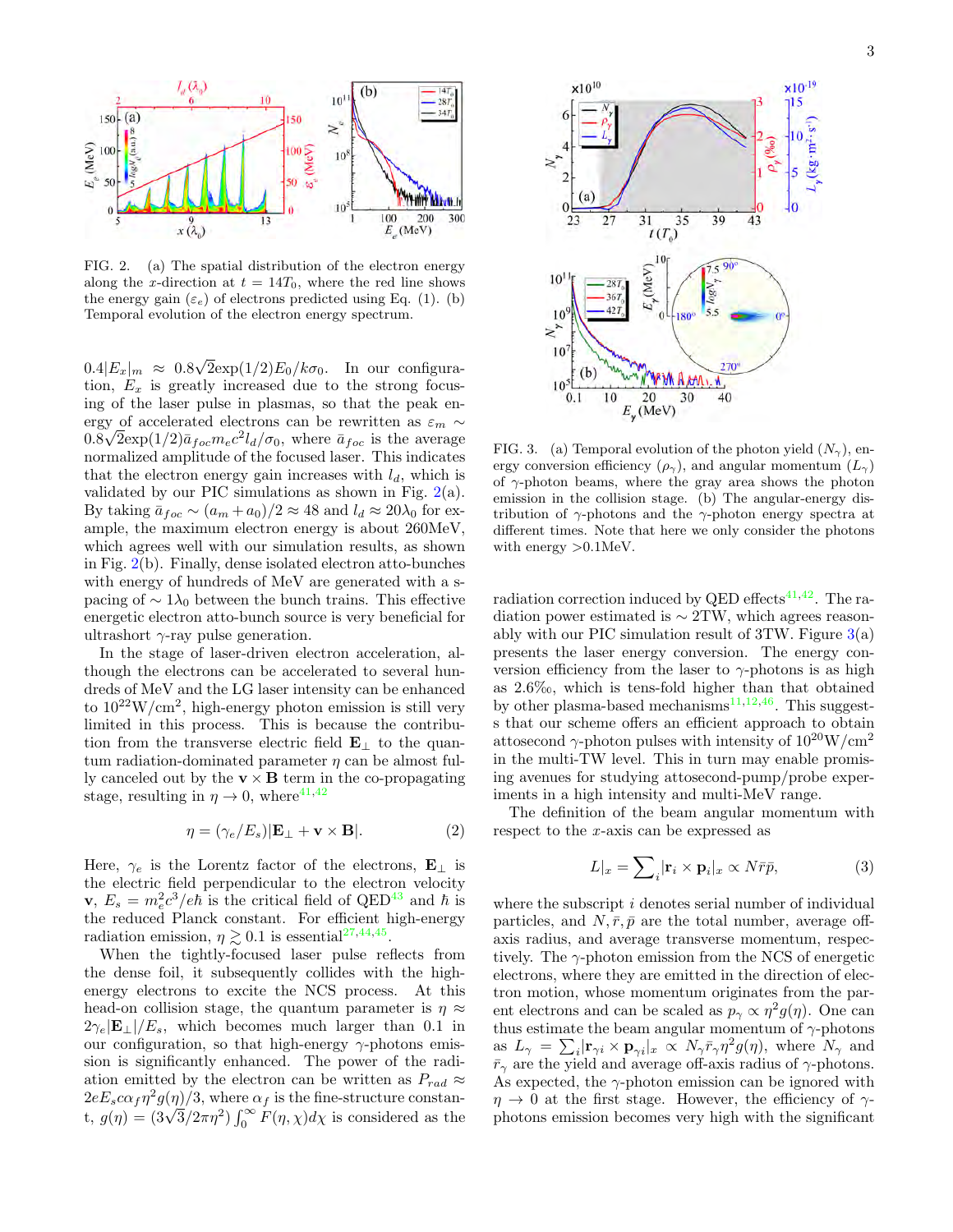increase of  $\eta$ . Both the angular momentum and energy conversion efficiency from the laser to  $\gamma$ -photons increase accordingly, as presented in Fig. [3\(](#page-2-1)a).

In our configuration, the quantum parameter  $\eta$  is as high as  $0.3$  and the energy of the generated photons<sup>[47](#page-4-39)</sup> can be evaluated to be up to  $\hbar \omega \approx 0.44 \eta \gamma_e m_e c^2 \sim$ 34MeV, which agrees well with the energy spectra in Fig. [3\(](#page-2-1)b). Considering a single pulse from the train, gives a photon yield of  $10^9$  at 1MeV, a full width at half maximum (FWHM) duration of  $\sim$  260as, a source cross-section equal to  $\sim 1 \mu m^2$ , and a FWH-M divergence of  $0.2 \times 0.2$ rad<sup>2</sup>. This results in an  $\gamma$ photon source with an ultrahigh peak brilliance of ∼  $10^{23}$ photons/s/mm<sup>2</sup>/mrad<sup>2</sup>/0.1%BW and an ultrashort duration of < 550as per pulse at MeV energies. Here the brilliance of the  $\gamma$ -ray is much higher than that obtained in current experiments $11,12$  $11,12$ . Such ultra-brilliant MeV attosecond  $\gamma$ -photon beams with desirable angular momentum would offer exciting new capabilities and opportunities for diverse studies<sup> $1-4$  $1-4$ </sup>, such as studying nuclear phenomena and structure, discovering new particles and examining their underlying properties.

In our proposed scheme, one can manipulate the emission of  $\gamma$ -photons and their angular momentum by changing the laser and target parameters. We first discuss the effect of the laser intensity, where we keep all of other parameters unchanged but vary the normalized laser amplitude from  $a_0 = 10$  to 40. It is shown that  $\gamma$ -photon emission from energetic electrons via the NCS process increases significantly with the laser intensity due to  $\eta \propto \gamma_e |\mathbf{E}_{\perp}|$ , which is verified by the PIC simulation results in Fig. [4\(](#page-3-0)a). By using a laser with hundreds of TW power, with  $a_0 = 40$  for example, ultra-brilliant high angular momentum  $\gamma$ -photon beams can be generated efficiently with a total yield of  $2.3 \times 10^{12}$  and a high energy conversion efficiency of 5.8%. In addition, we find that the yield of  $\gamma$ -photons scales as  $N_{\gamma} \propto a_0^3$  from numerical simulations. Thus we can obtain the angular momentum scaling of photon beams  $L_{\gamma} \propto N_{\gamma} \eta^2 g(\eta) \propto a_0^{\sim 13/3}$  in this case, which is in good agreement with our simulation results presented in Fig.  $4(a)$  $4(a)$ .

We also investigate the effect of the aperture size of the cone apex on the photon emission. Figure  $4(b)$  $4(b)$  presents simulation results for which  $r_0$  is varied in the range from  $1\lambda_0$  to  $3.5\lambda_0$  while all other parameters are unchanged. The results show that a smaller apex aperture is beneficial for  $\gamma$ -photon emission. For example, by using a cone target of  $r_0 = 1\lambda_0$ , high-yield  $(1.35 \times 10^{11})$   $\gamma$ -photons with high angular momentum  $(2.4 \times 10^{-18} kg \cdot m^2 \cdot s^{-1})$  and energy conversion efficiency (5.1‰) are emitted. Conversely, when increasing the apex radius to  $r_0 = 3\lambda_0$ , both yield and laser energy conversion efficiency decrease significantly, and a smaller degree of total photon angular momentum transfer occurs. This is attributed to the focusing effect of the laser pulse in the conical plasma, where the laser intensity can be approximately scaled as  $I \propto \sim 1/r_0^2$ . However, when further increasing the radius to, e.g.  $r_0 = 3.5\lambda_0$ , the photon emission will change little



<span id="page-3-0"></span>FIG. 4. Scaling of the photon yield  $(N_{\gamma}, \text{ black circles})$ , the laser energy conversion efficiency  $(\rho_{\gamma}, \text{ red squares})$ , and the total photon angular momentum  $(L_{\gamma},$  blue stars) with (a) the laser electric field amplitude  $a_0$  and (b) the apex aperture radius  $r_0$  of the cone. Here, the black curves indicate the fitting of the photon yield and the blue curves present the fitting results of angular momentum.

because the influence of cone structure becomes limited and similar to a channel for  $r_0 \gtrsim \sigma_0$ . The corresponding angular momentum of the photon beam is comparable to that in the case of  $r_0 = 2.5\lambda_0$ . This is attributed to the relation  $L_{\gamma} \propto N_{\gamma} \bar{r}_{\gamma}$ , which depends upon not only the photon yield but also the off-axis radius. The angular momentum of photon beams can therefore be approximated as  $L_{\gamma} \propto r_0^{-0.8}$  with  $N_{\gamma} \propto r_0^{-1.8}$  based upon the PIC simulations for  $r_0 < \sigma_0$ . This is reasonably close to the simulation results in Fig. [4\(](#page-3-0)b). Overall, our scheme provides a practical and efficient way to optically control ultra-bright attosecond  $\gamma$ -rays emission by changing the laser intensity and target structure. This approach could be used to control angular momentum of ultrashort  $\gamma$ -ray radiation pulses in future experiments.

In conclusion, we have shown that a train of ultrabright, attosecond, energetic  $\gamma$ -ray pulses can be efficiently generated by NCS via the intensity enhanced laser pulse colliding with energetic electron atto-bunches. Moreover, one can manipulate the yield, energy conversion efficiency and angular momentum of  $\gamma$ -photon beams by tuning the parameters of laser intensity and cone structure. Such unique MeV attosecond  $\gamma$ -ray sources have many advantages over existing sources, which may open up new research avenues in ultrafast science and potentially also be applied in industry and medicine.

See supplementary material for more details on the spatial distribution of the focused circularly-polarized Laguerre-Gaussian laser pulse and its role in the formation of attosecond electron bunches.

The authors wish to acknowledge supports from the National Science Foundation of China (Grant Nos.